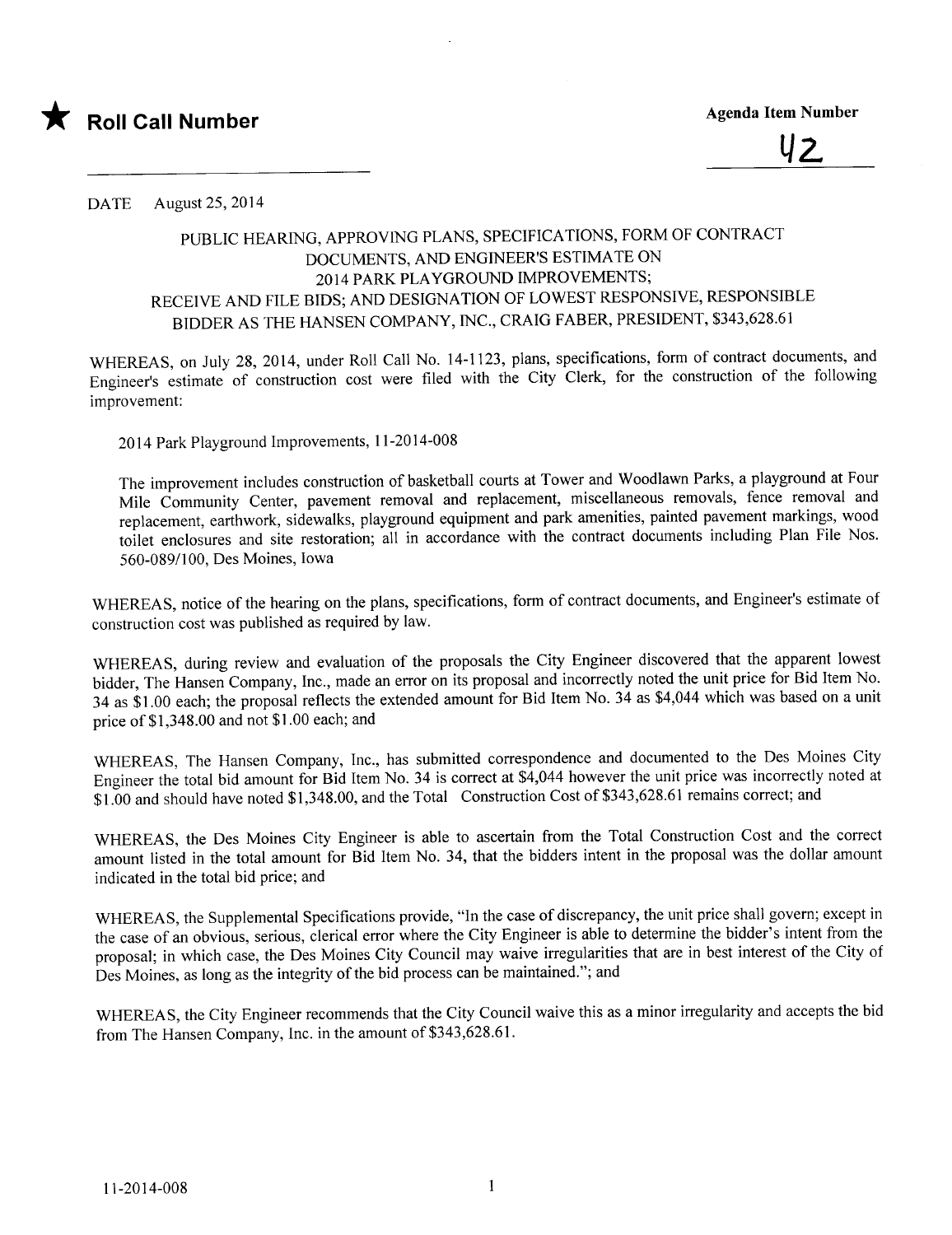



DATE August 25, 2014

NOW, THEREFORE, BE IT RESOLVED BY THE CITY COUNCIL OF THE CITY OF DES MOINS, IOWA: That the hearing on the plans, specifications, form of contract documents, and Engineer's estimate of construction cost for said improvement be closed; and that said plans, specifications, form of contract documents, and Engineer's estimate of construction cost are hereby approved as the plans, specifications, form of contract documents, and Engineer's estimate of construction cost for said improvement.

BE IT FURTHER RESOLVED: That the City Council concurs in the recommendation of the Engineering Department and the Legal Department regarding the bid submitted by The Hansen Company, Inc., waives said minor irregularity, and hereby receives the bid submitted by The Hansen Company, Inc..

BE IT FURTHER RESOLVED: That sealed bids for said improvement were submitted by the following bidders:

| The Hansen Company, Inc.   | Johnston, IA |
|----------------------------|--------------|
| <b>Brocon Services LLC</b> | Johnston, IA |
| T K Concrete Inc.          | Pella, IA    |
| Lansink Construction, Inc. | Johnston, IA |

which were received and opened at a public meeting presided over by the Engineer in the City Council Chambers, 2nd Floor, City Hall, 400 Robert D. Ray Drive, Des Moines, Iowa at 11:00 a.m. on August 12, 2014. Said bids and the attached tabulation of bids for said improvement be and are hereby received and fied.

BE IT FURTHER RESOLVED: That the Des Moines City Engineer, as the Engineer, has determined that the lowest responsive, responsible bid for the construction of said improvement was submitted by The Hansen Company, Inc., Craig Faber, President, 5665 Greendale Road, Suite A, Johnston, lA, 50131 in the amount of \$343,628.61, and said bid be and the same is hereby accepted.

BE IT FURTHER RESOLVED: That the bid security of the unsuccessful bidders be and is hereby authorized and directed to be returned.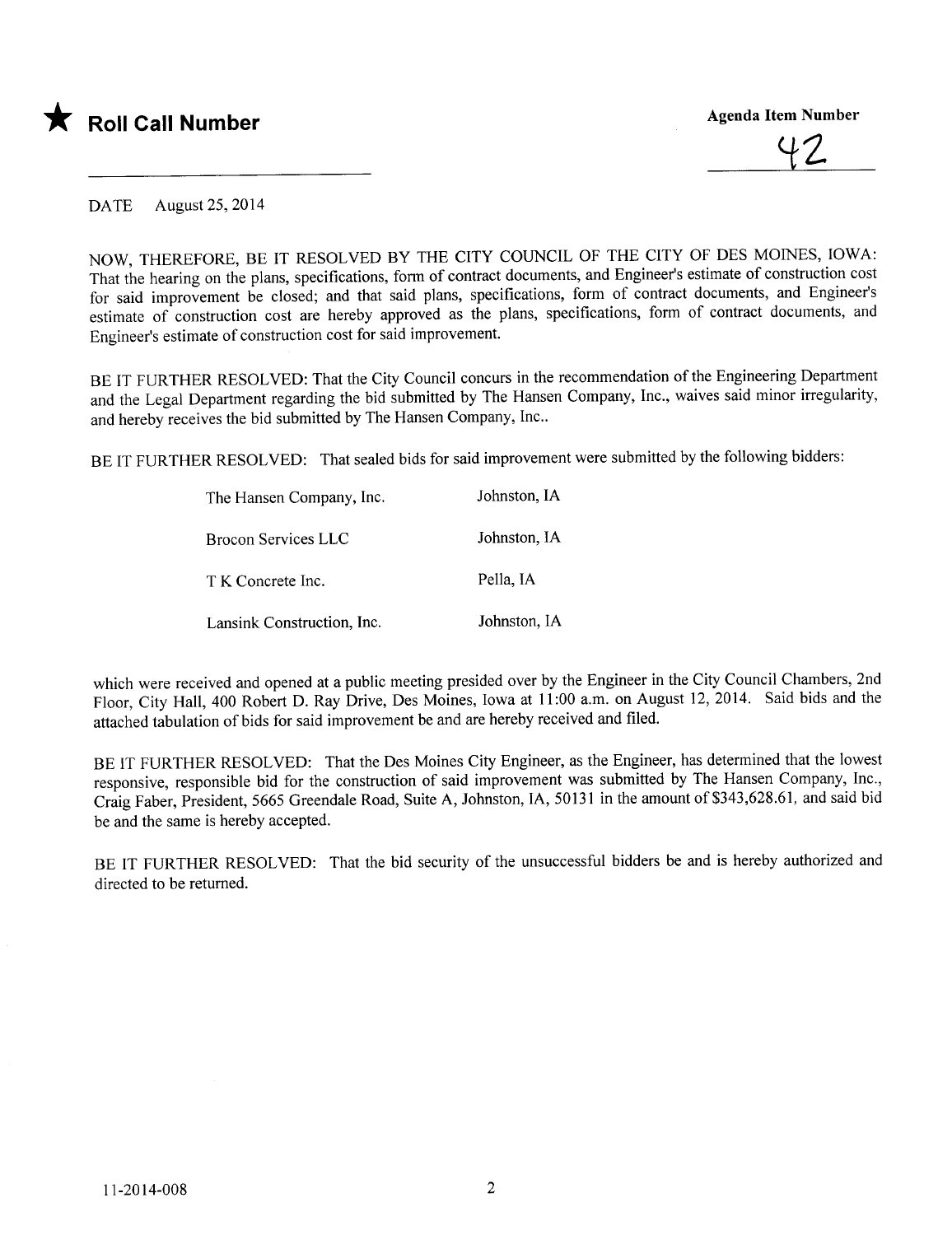



DATE August 25, 2014

BE IT FURTHER RESOLVED: That the Engineer is hereby directed to secure execution by the lowest responsible, responsive Bidder and its surety of the contract documents in the form heretofore approved by this Council; that the Engineer is directed to thereafter present said contract documents to this Council for approval and authorization to the Mayor to sign; and that no contract shall be deemed to exist between the City of Des Moines and said Bidder until said contract has been executed by the Bidder, and shall have been approved by this Council and executed by the Mayor and attested to by the City Clerk.

BE IT FURTHER RESOLVED: That the City Council hereby authorizes the necessary road closures for the Project.

(City Council Communication Number  $\frac{14.420}{\sqrt{14.40}}$  attached.)

oved by  $\qquad \qquad \qquad$  to adopt.

FORM APPROVED:

Withe Venlight

Kathleen Vanderpool Deputy City Attorney

**FUNDS AVAILABLE** 

Dan E. Ritter<br>Dan E. Ritter f RAT

Interim Des Moines Finance Director

Funding Source: 2014-2015 CIP, Page Park - 12, Park Improvements, PK137, G. O. Bonds, Being:  $$297,415.09$ ; with the remaining  $$46,213.52$  for ADA improvements, Page Building - 4, ADA Modifications, BL042, G. O. Bonds

| <b>COUNCIL ACTION</b> | <b>YEAS</b> | <b>NAYS</b> | <b>PASS</b> | <b>ABSENT</b>   | <b>CERTIFICATE</b>                                                                                   |
|-----------------------|-------------|-------------|-------------|-----------------|------------------------------------------------------------------------------------------------------|
| <b>COWNIE</b>         |             |             |             |                 |                                                                                                      |
| <b>COLEMAN</b>        |             |             |             |                 | I, DIANE RAUH, City Clerk of said City hereby                                                        |
| <b>GATTO</b>          |             |             |             |                 | certify that at a meeting of the City Council of<br>said City of Des Moines, held on the above date, |
| <b>GRAY</b>           |             |             |             |                 | among other proceedings the above was adopted.                                                       |
| <b>HENSLEY</b>        |             |             |             |                 |                                                                                                      |
| <b>MAHAFFEY</b>       |             |             |             |                 | IN WITNESS WHEREOF, I have hereunto set my                                                           |
| <b>MOORE</b>          |             |             |             |                 | hand and affixed my seal the day and year first                                                      |
| <b>TOTAL</b>          |             |             |             |                 | above written.                                                                                       |
| <b>MOTION CARRIED</b> |             |             |             | <b>APPROVED</b> |                                                                                                      |
|                       |             |             |             |                 |                                                                                                      |
| <b>Mayor</b>          |             |             |             |                 |                                                                                                      |
|                       |             |             |             |                 | <b>City Clerk</b>                                                                                    |
|                       |             |             |             |                 |                                                                                                      |
|                       |             |             |             |                 |                                                                                                      |
|                       |             |             |             |                 |                                                                                                      |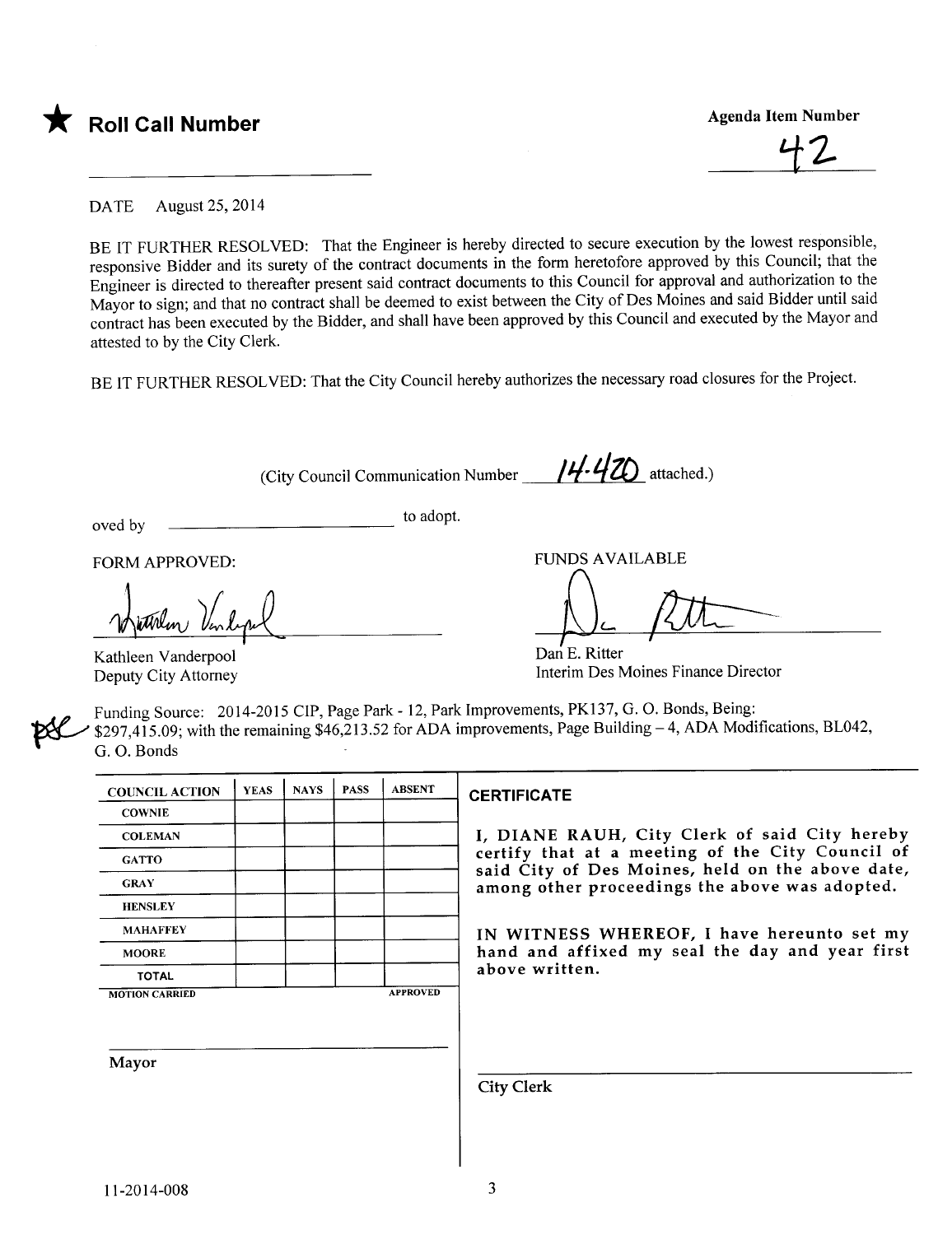|                                | DEPARTMENT OF ENGINEERING<br>CITY OF DES MOINES, IOWA                     |                                                        | DOT Project No: None<br>Bid Date: 8/12/2014<br>Activity ID 11-2014-008 |                            |                                          |                           |                                     |                           |                                     |                           |
|--------------------------------|---------------------------------------------------------------------------|--------------------------------------------------------|------------------------------------------------------------------------|----------------------------|------------------------------------------|---------------------------|-------------------------------------|---------------------------|-------------------------------------|---------------------------|
| CHECKED BY:                    | APPROVED BY K.De Groo<br>Cole <sub>.</sub><br>øŗ<br>TABULATED BY:         |                                                        |                                                                        |                            | The Hansen Company, Inc.<br>Johnston, IA |                           | Brocon Services LLC<br>Johnston, IA |                           | TK Concrete, Inc.<br>Pella, IA      |                           |
|                                | PROJECT: 2014 PARK PLAYGROUND IMPROVEMENTS<br>CONTRACTOR'S BID TABULATION |                                                        |                                                                        |                            | BID SECURITY<br>10% Bid Bond             |                           | BID SECURITY<br>10% Bid Bond        |                           | <b>BID SECURITY</b><br>10% Bid Bond |                           |
|                                | ESTIMATE-                                                                 |                                                        |                                                                        |                            | <b>BID PRICE</b>                         |                           | <b>BID PRICE</b>                    |                           | <b>BID PRICE</b>                    |                           |
|                                |                                                                           |                                                        | i<br>N                                                                 |                            | <b>SINU</b>                              |                           | <b>TINU</b>                         |                           | i<br>3                              |                           |
| <b>ITEM</b>                    | <b>DESCRIPTION</b>                                                        | <b>YTITAA</b><br>킁                                     | <b>PRICE</b>                                                           | <b>AMOUNT</b>              | <b>PRICE</b>                             | <b>AMOUNT</b>             | PRICE                               | <b>AMOUNT</b>             | PRICE                               | <b>AMOUNT</b>             |
|                                | Mobilization                                                              | $1\,$ LS                                               | \$19,500.00                                                            | \$19,500.00                | \$13,827.00                              | \$13,827.00               | \$17,896.00                         | \$17,896.00               | \$47,500.00                         | \$47,500.00               |
| $\sim$                         | Pavement Removal                                                          | <b>AS 056</b>                                          | \$10.00                                                                | \$9,500.00                 | \$11.58                                  | \$11,001.00               | \$9.54                              | \$9,063.00                | \$75.00<br>\$9.00                   | \$8,550.00<br>\$750.00    |
| S                              | Curb Cut                                                                  | 10 LF                                                  | \$50.00                                                                | \$500.00<br>\$2,250.00     | \$60.00<br>\$2.00                        | \$300.00<br>\$600.00      | \$71.60<br>\$795                    | \$716.00<br>\$1,192.50    | \$15.00                             | \$2,250.00                |
| 4                              | Fence Removal                                                             | 1 LS<br>150 LF                                         | \$15.00<br>\$2,500.00                                                  | \$2,500.00                 | \$1,500.00                               | \$1,500.00                | \$1,790.00                          | \$1,790.00                | \$2,500.00                          | \$2,500.00                |
| $\circ$<br>5                   | Excavation, Class 10, Roadway and Borrow<br>Miscellaneous Removals        | 450 CY                                                 | \$25.00                                                                | \$11,250.00                | \$35.00                                  | \$15,750.00               | \$62.44                             | \$28,098.00               | \$30.00                             | \$13,500.00               |
| $\overline{ }$                 | Topsoil                                                                   | 30 CY                                                  | \$40.00                                                                | \$1,200.00                 | \$25.00                                  | \$750.00                  | \$223.20                            | \$6,696.00                | \$50.00                             | \$1,500.00                |
| $\infty$                       | Chain Link Fence, Galvanized, 10"                                         | 120 LF                                                 | \$40.00                                                                | \$4,800.00                 | \$68.62                                  | \$8,234.40                | \$47.37                             | \$5,684.40                | \$50.00                             | \$6,000.00<br>\$2,925.00  |
| စ                              | Gate                                                                      | 1 EA                                                   | \$1,000.00                                                             | \$1,000.00                 | \$4,044.00                               | \$4,044.00<br>\$35,003.70 | \$2,792.00<br>\$62.99               | \$2,792.00<br>\$56,061.10 | \$55.00<br>\$2,925.00               | \$48,950.00               |
| ē                              | Basketball Court, 6" PCC                                                  | 145 SY<br>890 SY                                       | \$60.00<br>\$60.00                                                     | \$53,400.00<br>\$8,700.00  | \$39.33<br>\$40.00                       | \$5,800.00                | \$62.99                             | \$9,133.55                | \$56.00                             | \$8,120.00                |
| $\tilde{c}$<br>Ξ               | Shelter Slab, 6" PCC<br>5" PCC Sidewalk                                   | <b>730 SY</b>                                          | \$55.00                                                                | \$40,150.00                | \$38.50                                  | \$28,105.00               | \$59.06                             | \$43,113.80               | \$48.00                             | \$35,040.00               |
| ഇ                              | Thickened Sidewalk Edge                                                   | 50 LF                                                  | \$30.00                                                                | \$1,500.00                 | \$50.00                                  | \$2,500.00                | \$9.54                              | \$477.00                  | \$20.00                             | \$1,000.00                |
| $\vec{z}$                      | PCC Playground Ramp                                                       | 10SY                                                   | \$100.00                                                               | \$1,000.00                 | \$42.25                                  | \$422.50                  | \$233.80                            | \$2,338.00                | \$200.00                            | \$2,000.00                |
| $\frac{10}{2}$                 | 8" x 15" PCC Curb                                                         | 185 LF                                                 | \$40.00                                                                | \$7,400.00                 | \$27.25                                  | \$5,041.25                | \$58.04                             | \$10,737.40               | \$40.00<br>\$45.00                  | \$7,400.00<br>\$3,600.00  |
| $\tilde{e}$                    | Pea Gravel                                                                | 80 TON                                                 | \$45.00                                                                | \$3,600.00                 | \$45.00<br>\$80.50                       | \$10,465.00<br>\$3,600.00 | \$53.69<br>\$65.62                  | \$4,295.20<br>\$8,530.60  | \$80.00                             | \$10,400.00               |
| $\overline{1}$                 | Engineered Wood Fiber Mulch                                               | 130 CY<br>५<br>$\mathbf{\tilde{c}}$                    | \$55.00<br>\$1,800.00                                                  | \$7,150.00<br>\$3,600.00   | \$1,595.00                               | \$3,190.00                | \$1,903.00                          | \$3,806.00                | \$1,800.00                          | \$3,600.00                |
| $\frac{8}{1}$<br>$\frac{9}{5}$ | Basketball Court Striping<br>NetPlex PlayBooster                          | ₹                                                      | \$65,000.00                                                            | \$65,000.00                | \$85,294.00                              | \$85,294.00               | \$58,878.00                         | \$58,878.00               | \$63,200.00                         | \$63,200.00               |
| $\mathsf{S}$                   | 5" Arch Swing                                                             | ५                                                      | \$8,000.00                                                             | \$8,000.00                 | \$9,383.00                               | \$9,383.00                | \$6,477.00                          | \$6,477.00                | \$7,000.00                          | \$7,000.00                |
| $\tilde{z}$                    | Chimes Reach Panel                                                        | $\Xi$                                                  | \$2,000.00                                                             | \$2,000.00                 | \$2,567.00                               | \$2,567.00                | \$1,175.00                          | \$1,175.00                | \$2,000.00                          | \$2,000.00<br>\$1,000.00  |
| $\overline{2}$                 | Navigator Reach Panel                                                     | ₹                                                      | \$1,000.00                                                             | \$1,000.00                 | \$1,789.00                               | \$3,690.00<br>\$1,789.00  | \$638.00<br>\$2,547.00              | \$2,547.00<br>\$638.00    | \$2,000.00<br>\$1,000.00            | \$2,000.00                |
| $\mathbf{S}$                   | Gear Panel                                                                | ₹                                                      | \$3,000.00                                                             | \$3,000.00                 | \$3,690.00                               | \$28,483.24               | \$6,547.00                          | \$26,188.00               | \$6,900.00                          | \$27,600.00               |
| $74^{25}$                      | Basketball Goals                                                          | $\mathfrak{P}$<br>$\mathfrak{L}$<br>4<br>$\frac{4}{3}$ | \$1,400.00<br>\$6,500.00                                               | \$19,600.00<br>\$26,000.00 | \$1,711.00<br>\$7,120.81                 | \$23,954.00               | \$1,121.79                          | \$15,705.06               | \$1,350.00                          | \$18,900.00               |
| 26                             | Benches<br>ā                                                              | 1EA                                                    | \$1,000.00                                                             | \$1,000.00                 | \$387.00                                 | \$387.00                  | \$537.00                            | \$537.00                  | \$1,500.00                          | \$1,500.00                |
|                                | Wood Toilet Enclosure                                                     | 4 EA                                                   | \$2,500.00                                                             | \$10,000.00                | \$4,320.88                               | \$17,283.52               | \$4,250.50                          | \$17,002.00               | \$4,000.00                          | \$16,000.00               |
| $\overline{2}$ 78              | Parking Lot Striping                                                      | 11S                                                    | \$800.00                                                               | \$800.00                   | \$345.00                                 | \$345.00                  | \$412.00                            | \$412.00                  | \$1,500.00                          | \$1,500.00<br>\$975.00    |
| $\overline{29}$                | Handicapped Parking Signs                                                 | 3EA                                                    | \$200.00                                                               | \$600.00                   | \$275.00                                 | \$825.00                  | \$5.96<br>\$367.67                  | \$1,192.00<br>\$1,103.01  | \$325.00<br>\$5.00                  | \$1,000.00                |
| $30\,$                         | Silt Fence                                                                | 200 LF                                                 | \$5.00                                                                 | \$1,000.00                 | \$5.00                                   | \$6,650.00<br>\$1,000.00  | \$22.67                             | \$7,934.50                | \$20.00                             | \$7,000.00                |
| $\overline{5}$                 | Seeding                                                                   | 350 SQ<br>$\leftarrow$                                 | \$10.00<br>\$1,500.00                                                  | \$1,500.00<br>\$3,500.00   | \$19.00<br>\$1,000.00                    | \$1,000.00                | \$1,193.00                          | \$1,193.00                | \$1,500.00                          | \$1,500.00                |
| 32                             | Tree Protection                                                           | $\overline{\mathbf{c}}$<br>1700 LF                     | \$4.00                                                                 | \$6,800.00                 | \$4.00                                   | \$6,800.00                | \$3.58                              | \$6,086.00                | \$5.00                              | \$8,500.00                |
| 33                             | Tree Protection Fence                                                     | 3EA                                                    | \$400.00                                                               | \$1,200.00                 | \$1,348.00                               | \$4,044.00                | \$155.00                            | \$465.00                  | \$500.00                            | \$1,500.00                |
|                                | Project Sign, Small, Standard                                             |                                                        |                                                                        |                            |                                          |                           |                                     |                           |                                     |                           |
|                                | TOTAL CONSTRUCTION COST                                                   |                                                        |                                                                        | \$330,000.00               |                                          | +4.13%<br>\$343,628.61    |                                     | $+9.08%$<br>\$359,953.12  |                                     | \$366,760.00<br>$+11114%$ |
|                                | PERCENT OF ENGINEER'S ESTIMATE                                            |                                                        |                                                                        |                            |                                          | $\sum_{i=1}^{n}$          |                                     |                           |                                     |                           |
|                                |                                                                           |                                                        |                                                                        |                            |                                          |                           |                                     |                           |                                     |                           |

Page 1